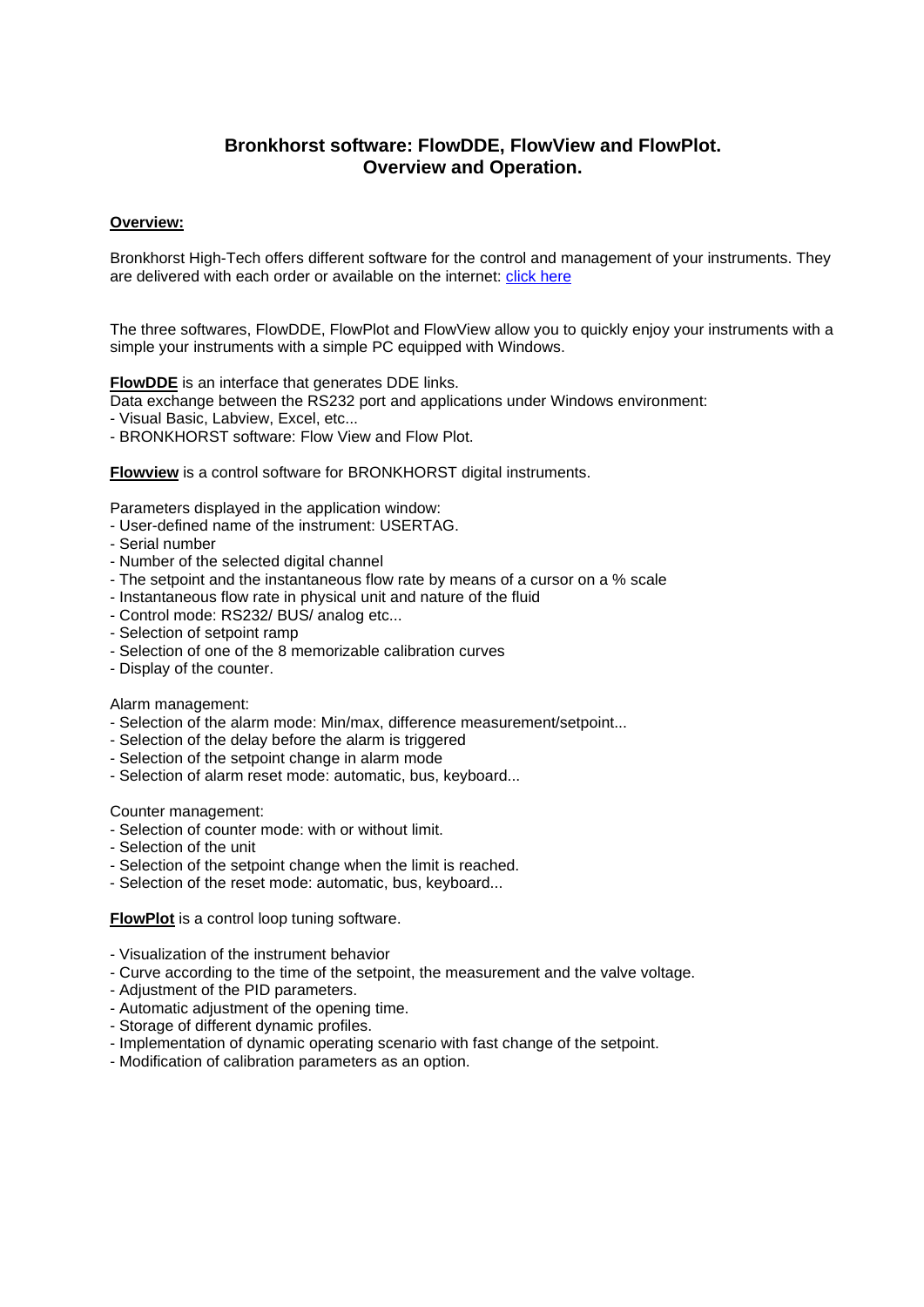## **Operation:**

Install the FlowDDE, FlowView and FlowPlot software. You will find them on the CD provided with the with the instrument or on the internet at the following address <https://www.bronkhorst.com/int/products/accessories-and-software/flowware/>

ATTENTION: For a correct use of the software, the decimal symbol must be a point "." and not a comma ",". Make sure to change this setting in your computer's regional settings. For the connection of the instrument to your computer you can refer to the brochure 9.17.027 (RS232 interface with FLOW-BUS protocol for digital multibus), which can be downloaded here : <https://www.bronkhorst.com/int/downloads-1/manuals-and-quick-installation-guides/>

Below is an example of a classic EL-FLOW/RS232 use. If your PC does not have a sub-D9 a sub-D9 serial port, you can use a USB converter, ref. Bronkhorst: 9.09.122.



Connect the fluid inlet and outlet and pressurize.

### **Start up of flowdde:**

For a detailed use, please refer to the manual 9.17.067.

Start FlowDDE, select Communication and then Communication settings…

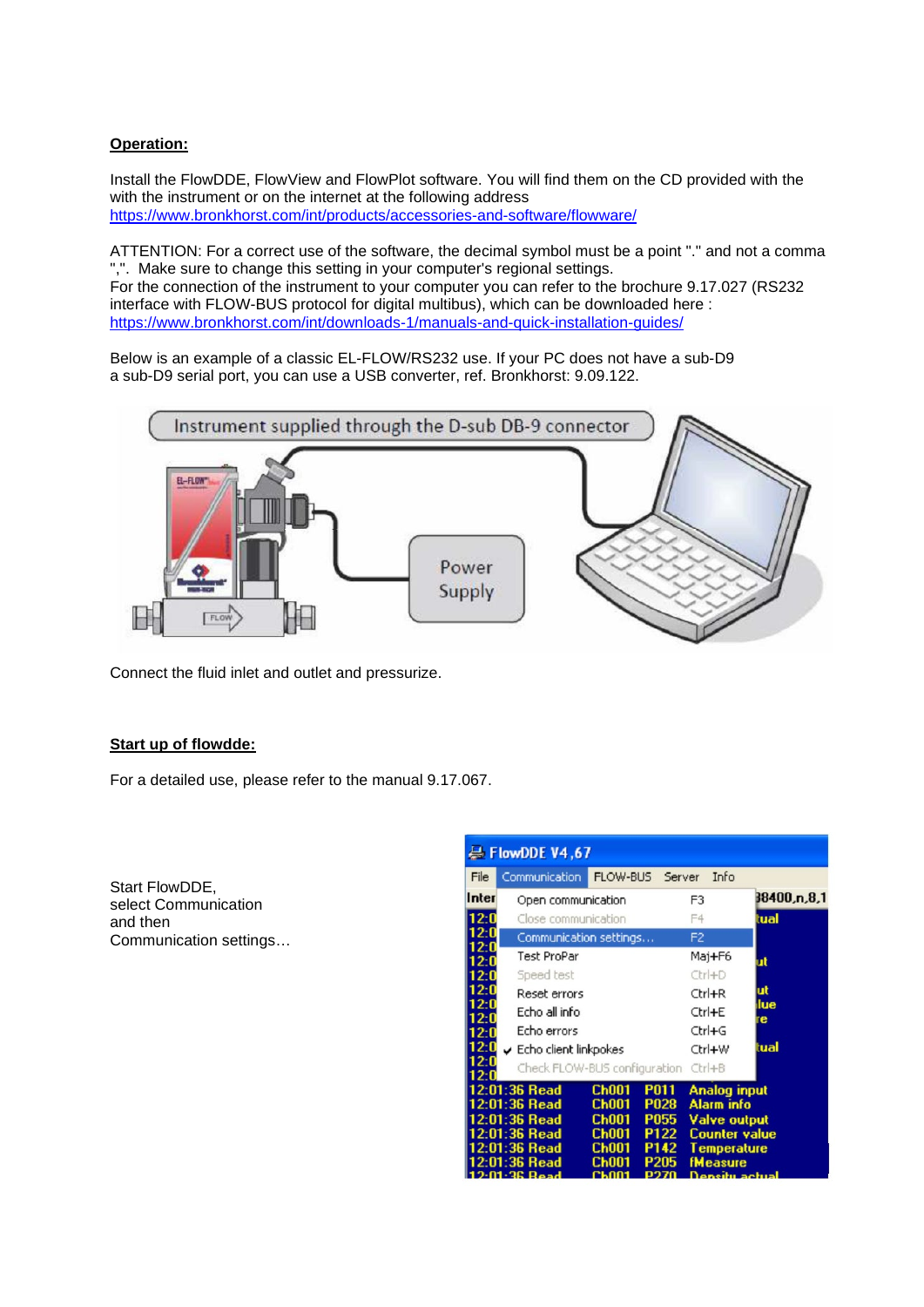

|              | FlowDDE V4,67                       |              |                |                     |          |
|--------------|-------------------------------------|--------------|----------------|---------------------|----------|
| File         | Communication                       | FLOW-BUS     | Server         | Info                |          |
| Inter        | Open communication                  |              |                |                     | 38400    |
| 12:0         | Close communication                 |              |                |                     | tual     |
| 12:0         | Communication settings              |              | F <sub>2</sub> |                     |          |
| 12:0<br>12:0 | <b>Test ProPar</b>                  |              |                | Maj+F6              | ut       |
| 12:0         | Speed test                          |              |                | $CtrI+D$            |          |
| 12 0         | Reset errors                        |              |                | Ctrl+R              | ut       |
| 2:0<br>2:0   | Echo all info                       |              |                | Ctrl+E              | lue<br>e |
| 12:0         | Echo errors                         |              |                | Ctrl+G              |          |
| 2:0          | Echo client linkpokes               |              |                | Ctrl+W              | tual     |
| 2:0<br>2 N   | Check FLOW-BUS configuration Ctrl+B |              |                |                     |          |
|              | 2:01:36 Read                        | <b>Ch001</b> | <b>P011</b>    | <b>Analog input</b> |          |
|              | $2:01:36$ Read                      | Ch001        | P028           | Alarm info          |          |

Open communication

Default display to be maintained.

If necessary change the COM-port, then OK.

On your screen, FlowDDE should show the following image:



Leave flowdde open while using FlowView and/or FlowPlot.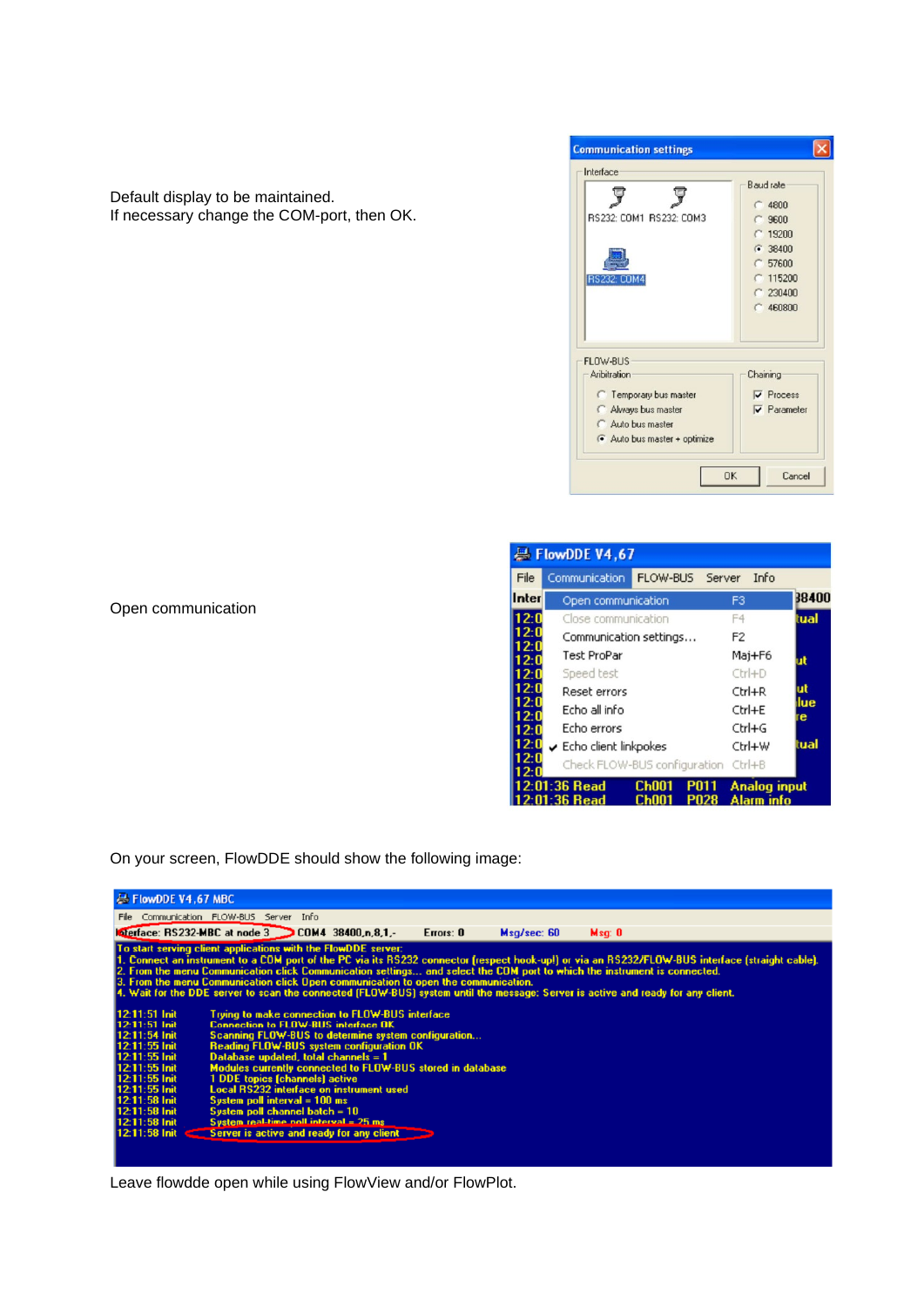### **Getting started with flowview**

Detailed instructions on the manual : 9.17.030

### **Basic function**

After opening you will get this window. You can now :

- read the serial number,
- indicate a tag number,
- select the channel,
- change the setpoint and
- read the measurement.

#### **Advanced function**

Click on the "Advanced" button. In this window you will be able to:

- modify the control mode,
- create slopes,
- change the gas (for multi-fluid instruments),
- configure the counters and alarms.

If you have several instruments in a network, click on new and select your instrument with the arrows under the serial number.



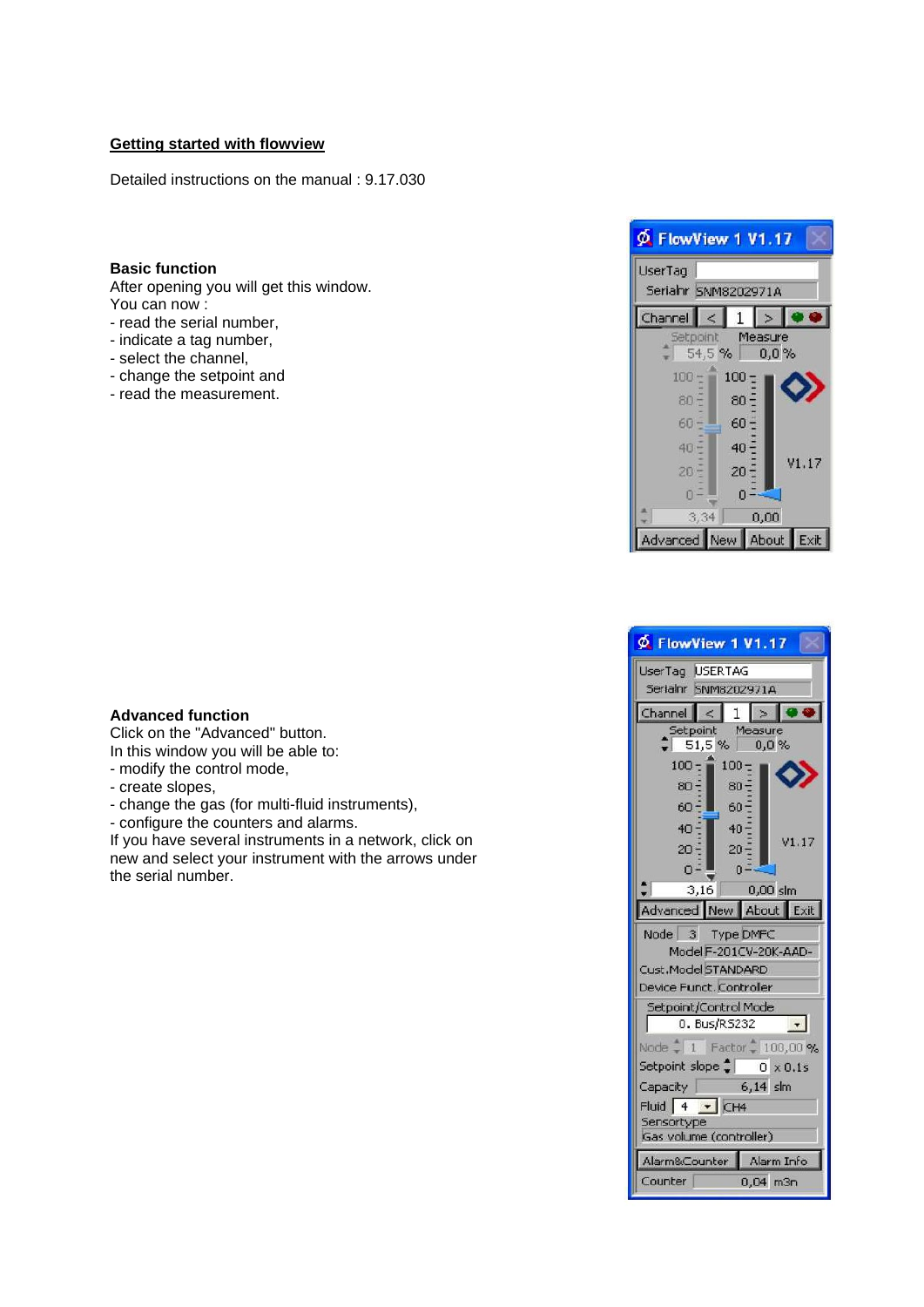### **FlowPlot**

When opening FlowPlot 2 windows are opened. In the "Select Parameters" window, you can modify the curves to be displayed. Display at least "Measure" and "Setpoint", then OK.



Start the display by clicking on Start. You can change your setpoint, either by writing it down or by using the writing it down or by using the buttons, +5, -5, 80....and Send.